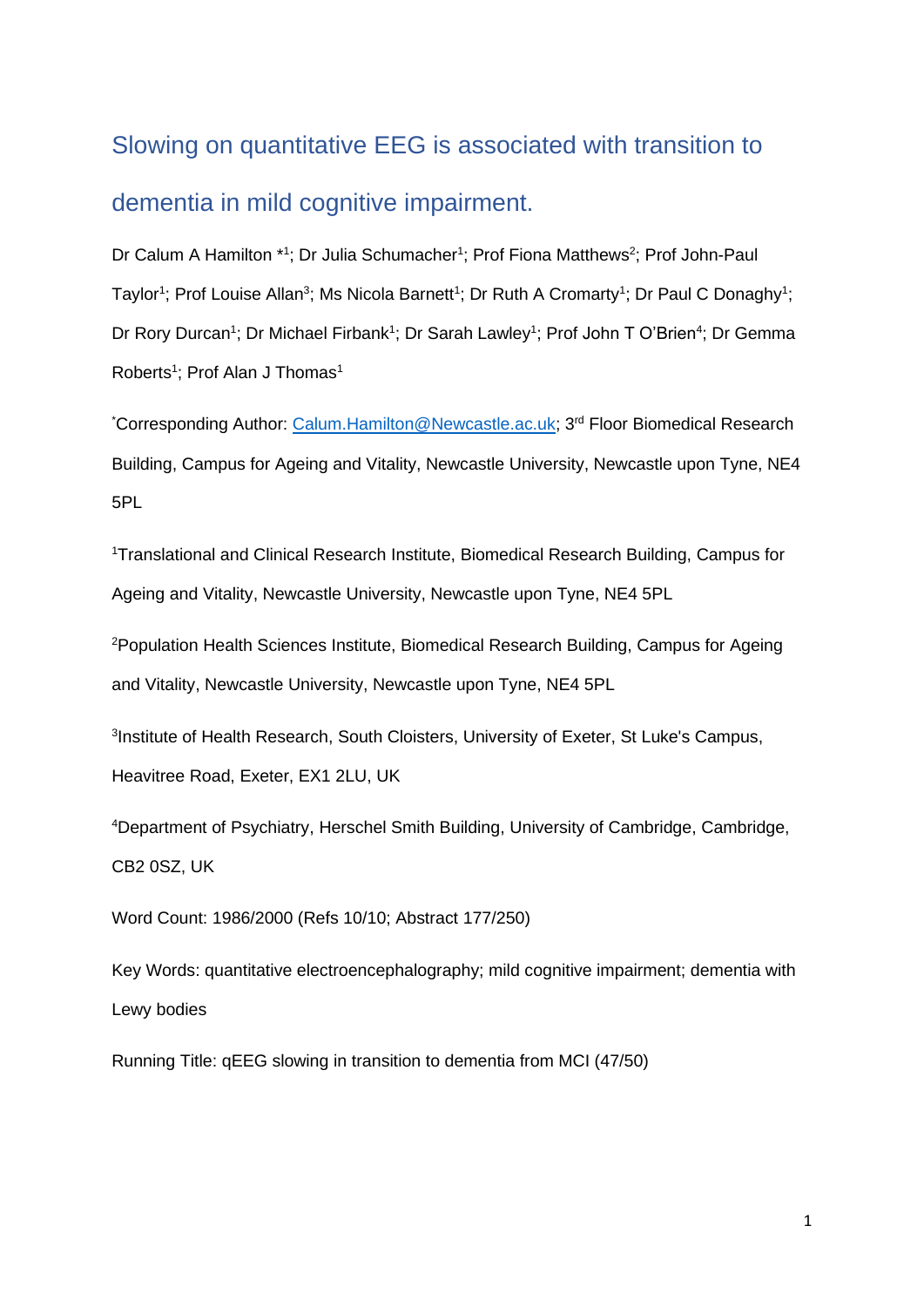## Abstract

Electroencephalographic (EEG) abnormalities are greater in mild cognitive impairment (MCI) with Lewy bodies (MCI-LB) than in MCI due to Alzheimer's disease (MCI-AD) and may anticipate onset of dementia. We aimed to assess whether quantitative EEG (qEEG) slowing would predict a higher annual hazard of dementia in MCI across these aetiologies.

MCI patients (n=92) and healthy comparators (n=31) provided qEEG recording and underwent longitudinal clinical and cognitive follow-up. Associations between qEEG slowing, measured by increased theta/alpha ratio, and clinical progression from MCI to dementia were estimated with a multi-state transition model to account for death as a competing risk, while controlling for age, cognitive function, and aetiology classified by an expert consensus panel.

Over a mean follow up of 1.5 years ( $SD = 0.5$ ) fourteen cases of incident dementia and five deaths were observed. Increased theta/alpha ratio on qEEG was associated with increased annual hazard of dementia (Hazard Ratio = 1.84, 95% CI: 1.01–3.35). This extends previous findings that MCI-LB features early functional changes, showing that qEEG slowing may anticipate onset of dementia in prospectively-identified MCI.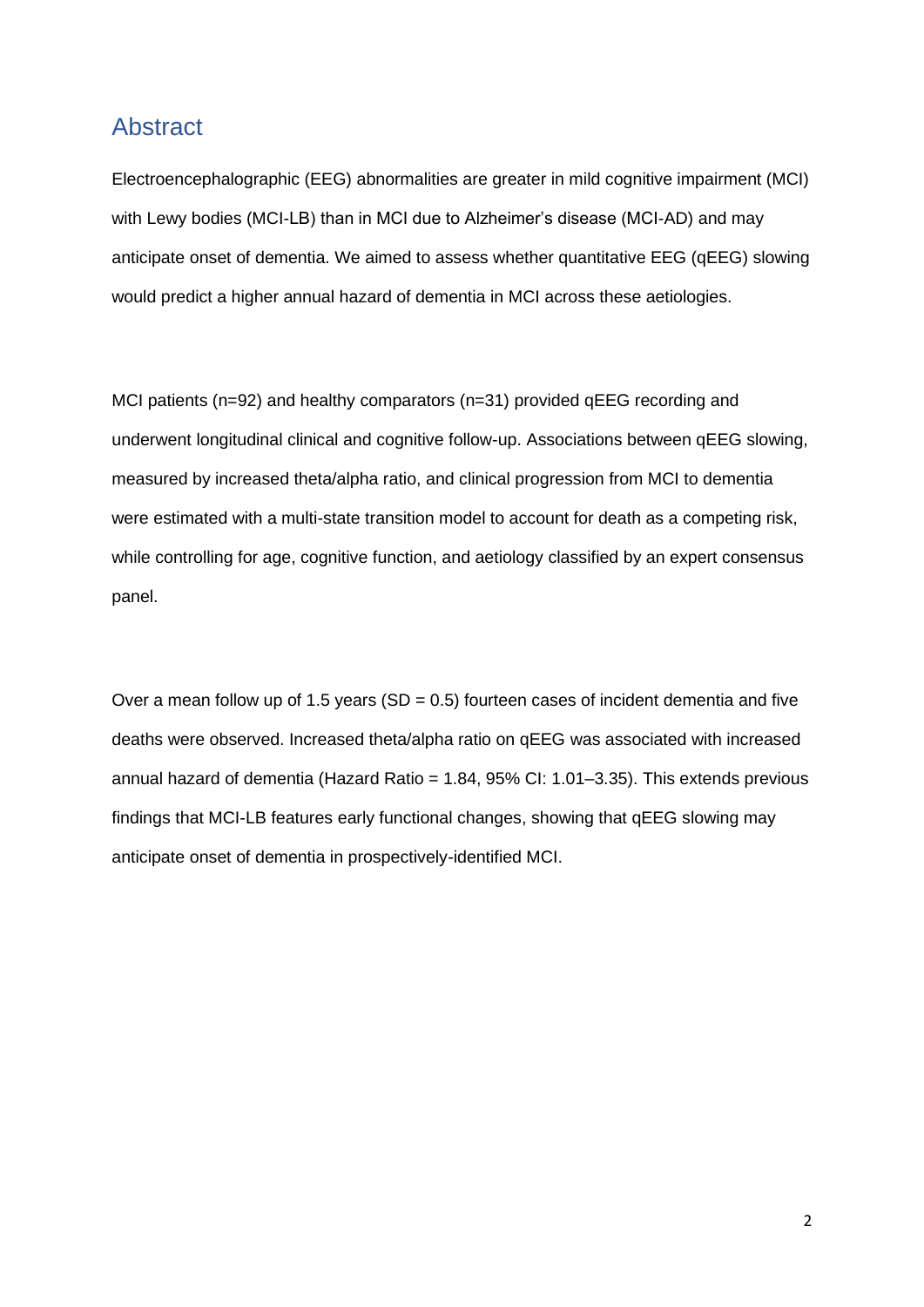## **Background**

Mild cognitive impairment (MCI) develops heterogeneously: this clinical syndrome may be an intermediate stage of cognitive decline between healthy cognitive ageing and neurodegenerative dementias, such as Alzheimer's disease (AD) or dementia with Lewy bodies (DLB). However, not all MCI cases progress to dementia, and those that do may differ in their rates of clinical transition.

Identifying specific aetiologies in MCI, such as MCI due to AD (MCI-AD) or MCI with Lewy bodies (MCI-LB), may help to prospectively identify cases at risk of dementia, with the latter possibly having a greater annual risk of clinical transition to dementia (Hamilton *et al.*, 2021). However, there is considerable variability in clinical prognosis within MCI aetiologies, not just across them. Specific pathophysiological mechanisms may underlie these associations with progression to dementia, irrespective of aetiology; previous research has suggested that abnormalities on electroencephalography (EEG) recordings may be associated with riskassociated clinical features of dementia –visual hallucinations and cognitive fluctuations (Hamilton *et al.*, 2021; Law *et al.*, 2020) – and so may predict dementia onset across aetiologies.

Such EEG abnormalities, including qualitative abnormalities and slowing on quantitative EEG (qEEG), have been identified in MCI-AD and MCI-LB as well as their respective dementias, suggesting that these may precede onset of clinical dementia in some cases. Profiles of abnormalities may differ between aetiologies, often being greater in MCI-LB and DLB (Law *et al.*, 2020), but may also differ within these syndromes: theta/alpha ratio, previously shown to be greater in MCI-LB than MCI-AD and healthy controls (Massa *et al.*, 2020; Schumacher *et al.*, 2020), has been associated with shorter time to dementia in MCI patients who developed DLB (van der Zande *et al.*, 2020). Theta/alpha ratio may therefore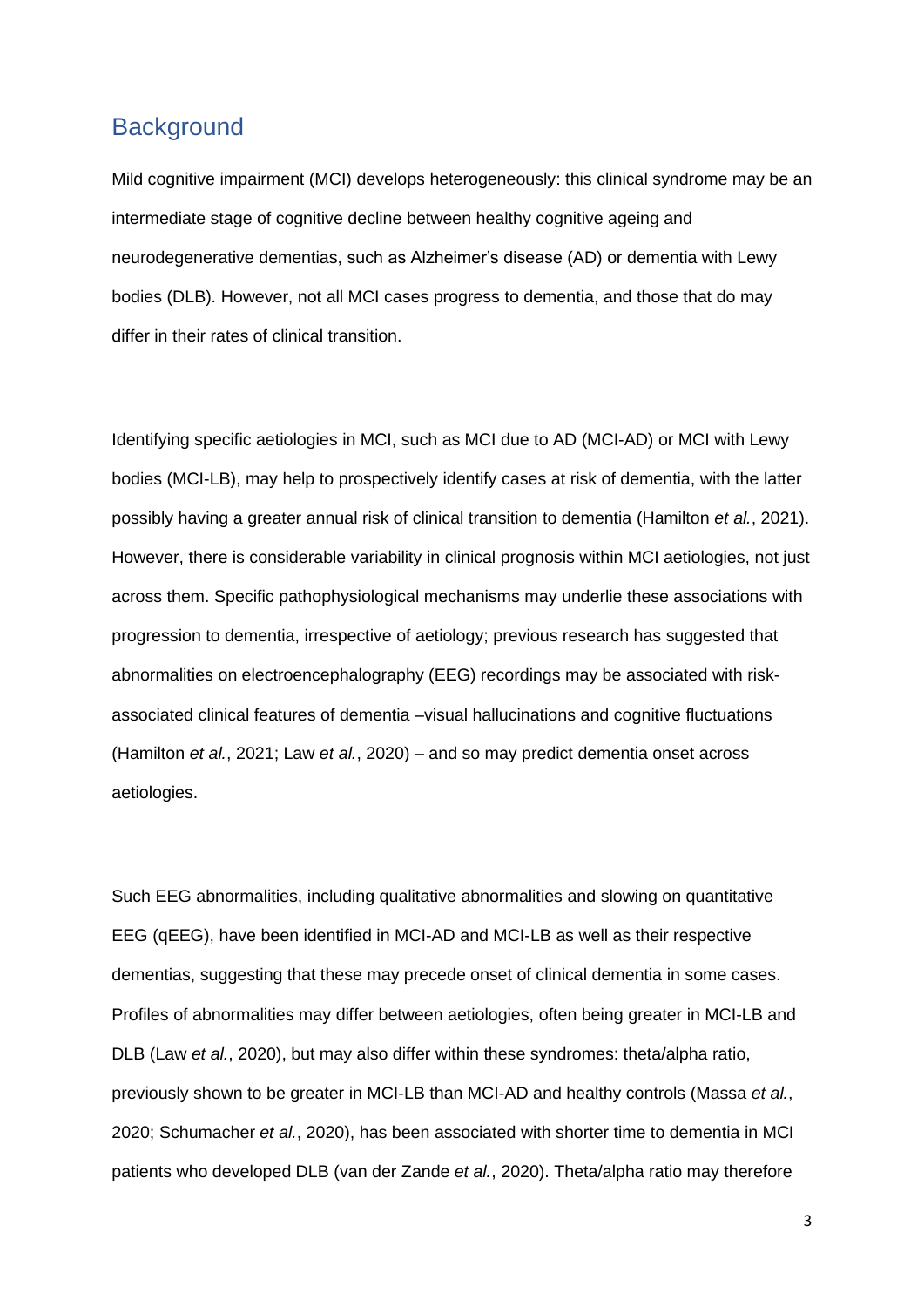be a useful qEEG measure to predict onset of dementia in prospectively-assessed MCI, particularly when Lewy body disease is suspected.

We therefore aimed to assess whether slowing of qEEG, measured by increased theta/alpha ratio, would predict onset of clinical dementia in a prospective MCI cohort, hypothesising that a greater shift towards slower frequencies would be associated with greater risk of dementia.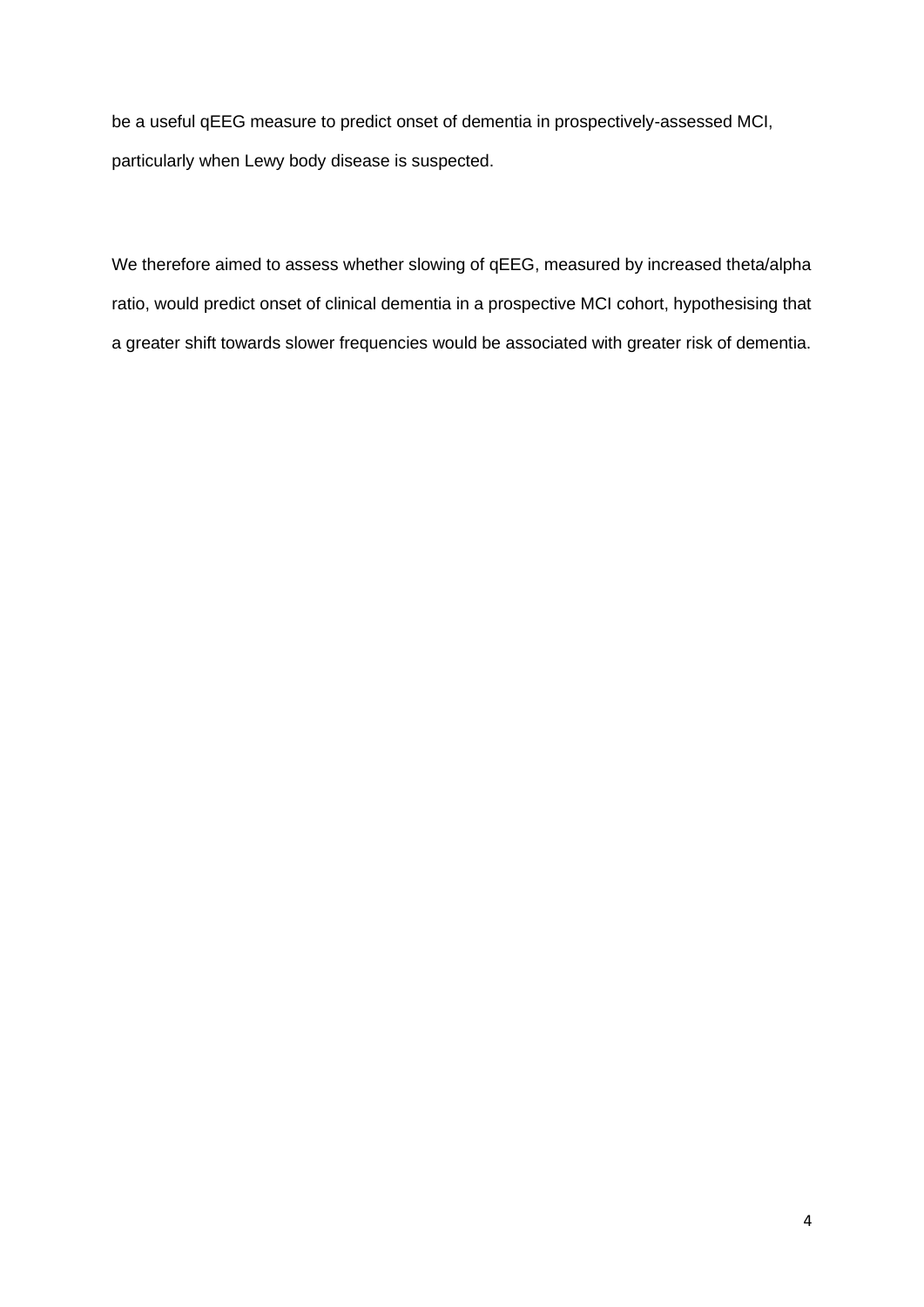## **Methods**

#### **Participants**

#### **Patients**

One-hundred and three participants with MCI were included in a longitudinal study, as previously described (Schumacher *et al.*, 2020). These were recruited from older persons healthcare and memory services in North East England. All were aged ≥ 60 years, had a health service diagnosis of MCI, and were considered for eligibility if their medical records reported the possible presence of any core clinical features of DLB (complex visual hallucinations, RBD, cognitive fluctuations, or parkinsonism), or any other clinical feature supportive of DLB, but also found in AD (e.g. mood change, sleep disturbance, or autonomic dysfunction). Participants provided written, informed consent prior to detailed initial clinical assessment, and were subsequently excluded if this identified the presence of dementia at baseline, absence of objective cognitive impairment, presence of parkinsonism for longer than 12-months prior to onset of cognitive symptoms, or presence of possible frontotemporal or vascular aetiologies. This study received ethical approval from the Newcastle and North Tyneside 2 Research Ethics Committee (15/NE/0420).

#### **Comparators**

Thirty-four healthy comparators were recruited from local dementia research participation services, or from friends or families of MCI participants. Inclusion criteria were being age ≥ 60, and being cognitively healthy with no known brain disease. All participants in both groups were required to be medically stable at baseline assessment.

#### **Design**

All participants underwent detailed assessment at baseline, and longitudinal follow-up (initially at 12-month intervals, but with adaptive scheduling necessitated by COVID-19 from 2020). For healthy comparators, follow-up assessments took place after approximately 12,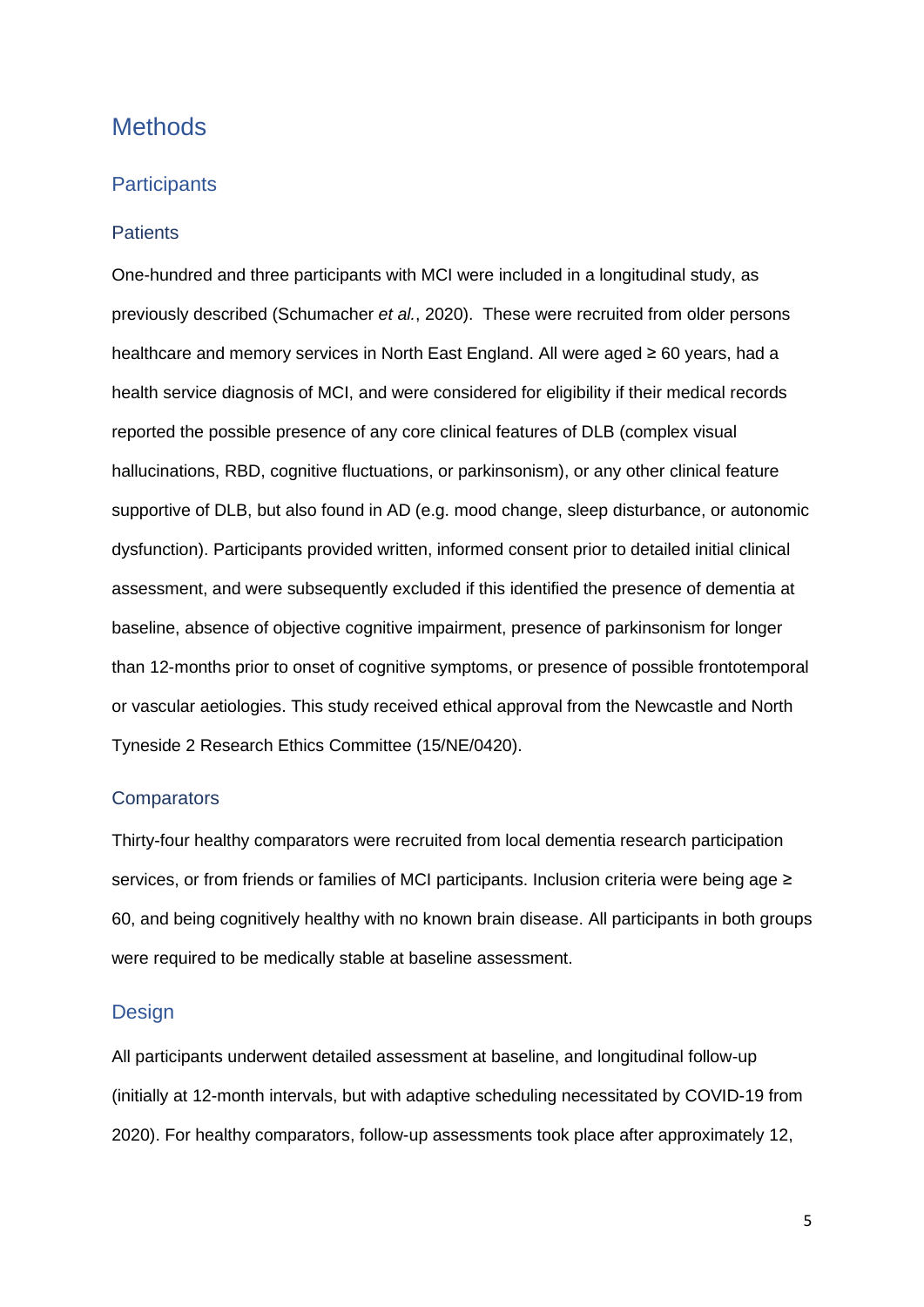and 30 months from baseline. For MCI patients, follow-up assessments took place approximately 12, 24, and 42 months from baseline.

#### Cognitive and Clinical Assessment

Participants underwent detailed neuropsychological assessment at baseline and follow-up, as previously described (Donaghy *et al.*, 2020). Participants were also assessed in a clinical interview by a study research nurse or medical doctor at baseline and follow-up. This included measures of cognitive function, daily independence, and clinical features of MCI-LB to be assessed by an expert panel of old age psychiatrists (see below).

#### Imaging

All participants from both MCI and cognitively-healthy groups were offered <sup>123</sup>I-Nfluoropropyl-2β-carbomethoxy-3β-(4-iodophenyl) single photon emission computed tomography (FP-CIT SPECT) and <sup>123</sup>iodine-metaiodobenzylguanidine (MIBG) at baseline, with FP-CIT also repeated at first follow-up. FP-CIT imaging in this cohort has been previously described in detail (Roberts *et al.*, 2020); briefly, images were visually rated as normal or abnormal by a panel of trained image analysts, blind to diagnostic information. Delayed MIBG images were separately quantified as previously described (Roberts *et al.*, 2021), blind to diagnosis, using a heart:mediastinum ratio abnormality cut-off of <1.86. Results for each imaging modality were then incorporated into differential classifications of MCI.

#### **Diagnosis**

At baseline and after each follow-up, a three-person panel of experienced old age psychiatrists independently reviewed research notes from the clinical interview, and rated A) the presence or absence of MCI according to NIA-AA criteria (Albert *et al.*, 2011), or allcause dementia and B) the presence or absence of each of the four core clinical features of MCI-LB (complex visual hallucinations, REM sleep behaviour disorder, cognitive fluctuations, and parkinsonism).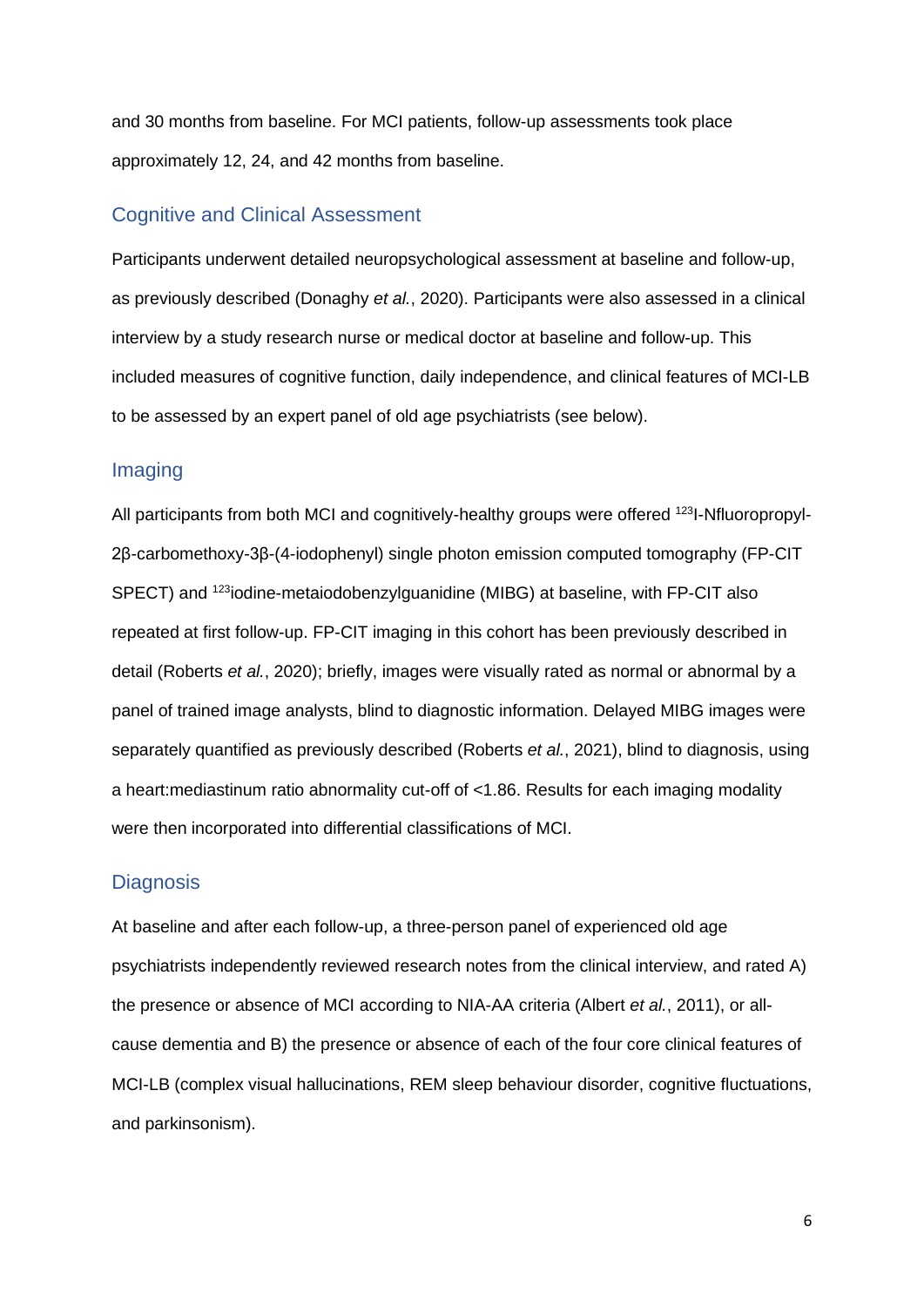Including these ratings, FP-CIT, and MIBG imaging, MCI diagnoses were characterised as either MCI-AD (Albert *et al.*, 2011), or MCI-LB according to current research diagnostic criteria (McKeith *et al.*, 2020): probable MCI-LB given the presence of 2+ core clinical features of DLB in MCI, or one core feature and abnormal FP-CIT or MIBG imaging; possible MCI-LB given the presence of 1 core feature of DLB, or 0 core features with abnormal FP-CIT or MIBG; MCI-AD given normal FP-CIT, MIBG, and 0 core features of DLB. These diagnoses were updated after follow-up if there was new clinical information to change previous ratings, emergent clinical features of DLB, or change in the repeat FP-CIT.

A diagnosis of dementia was made when the participant was judged by the panel to no longer function independently, thus not meeting criteria for MCI. After diagnosis of dementia, participants were withdrawn from further follow-up.

#### EEG Recording and Processing

As previously described (Schumacher *et al.*, 2020), all included participants were offered EEG recording at baseline. Resting state eyes-closed EEG were recorded from 128 electrodes using Waveguard caps (ANT Neuro). Preprocessing was performed using the EEGLAB toolbox in Matlab (R2017a) and included the following steps: bandpass-filtering between 0.3 and 54 Hz, segmentation of the EEG into 2-s long non-overlapping epochs, visual inspection and exclusion of noisy channels and epochs, and independent component analysis for identifying and removing artefacts representing muscular, cardiac, ocular or electrical line noise. Excluded channels were then replaced using spherical spline interpolation and the data were average-referenced. From each participant's EEG the first 45 artefact-free epochs were selected for further analysis, out of a maximum of 150 epochs. This ensured as many participants could be included as possible, while excluding artefacts related to drowsiness and movements which are more likely further into the recording.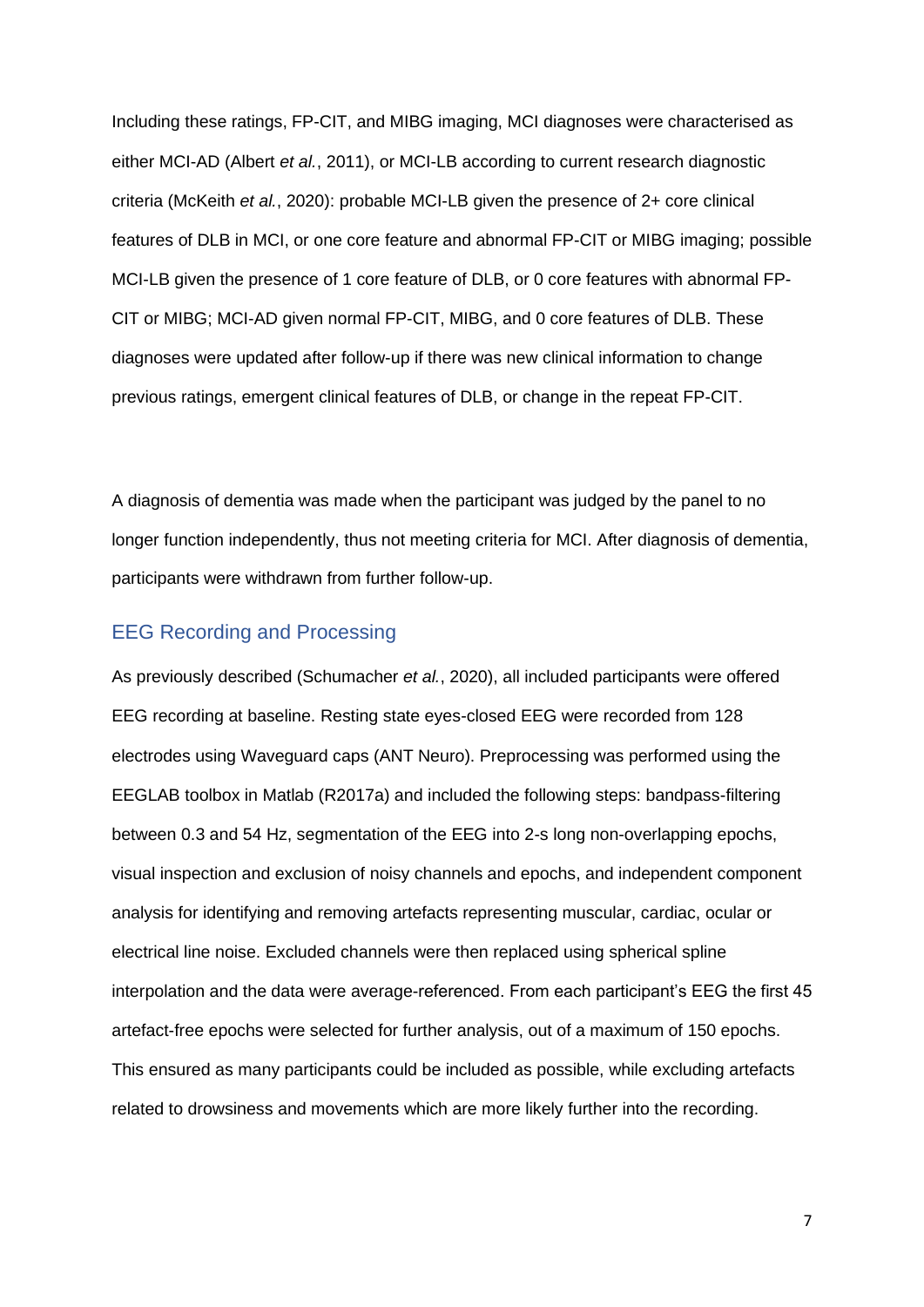Power spectral density was estimated for each 2-s epoch using Bartlett's method in Matlab with a frequency resolution of 0.5 Hz and a Hamming window. Mean bandpower within the theta (4-5.5 Hz) and alpha (8-13 Hz) frequency bands was calculated as previously described (Schumacher *et al*., 2020) and the average theta/alpha ratio across all electrodes was computed.

#### Longitudinal Analysis

A competing risks model was estimated with the *msm* package for *R* to assess the associations between qEEG slowing, as measured by theta/alpha ratio, and risks of clinical transition from MCI to dementia. This model accounted for death as a competing outcome, with exactly-observed transition times, and controlled for additional hazards with a theorised association with faster decline to dementia including chronological age (centred at 74 years) and baseline global cognitive performance (Addenbrooke's Cognitive Examination – Revised (ACE-R) Total Score). All MCI sub-groups were included under a single MCI state, with aetiology included as a covariate due to previously-observed associations between the MCI-LB syndrome and risk of dementia onset (Hamilton *et al.*, 2021). Theta/alpha ratios and ACE-R scores were standardised into Z-scores from the healthy group data, and comparators were not included in analysis of dementia conversion.

Gender and education, which were not found to significantly predict dementia transitions in a larger cohort (Hamilton *et al.*, 2021), were not included as covariates.

#### Data Availability

Data supporting these analyses are available upon reasonable request through the Medical Research Council Dementias Platform UK (study: 'SUPErB').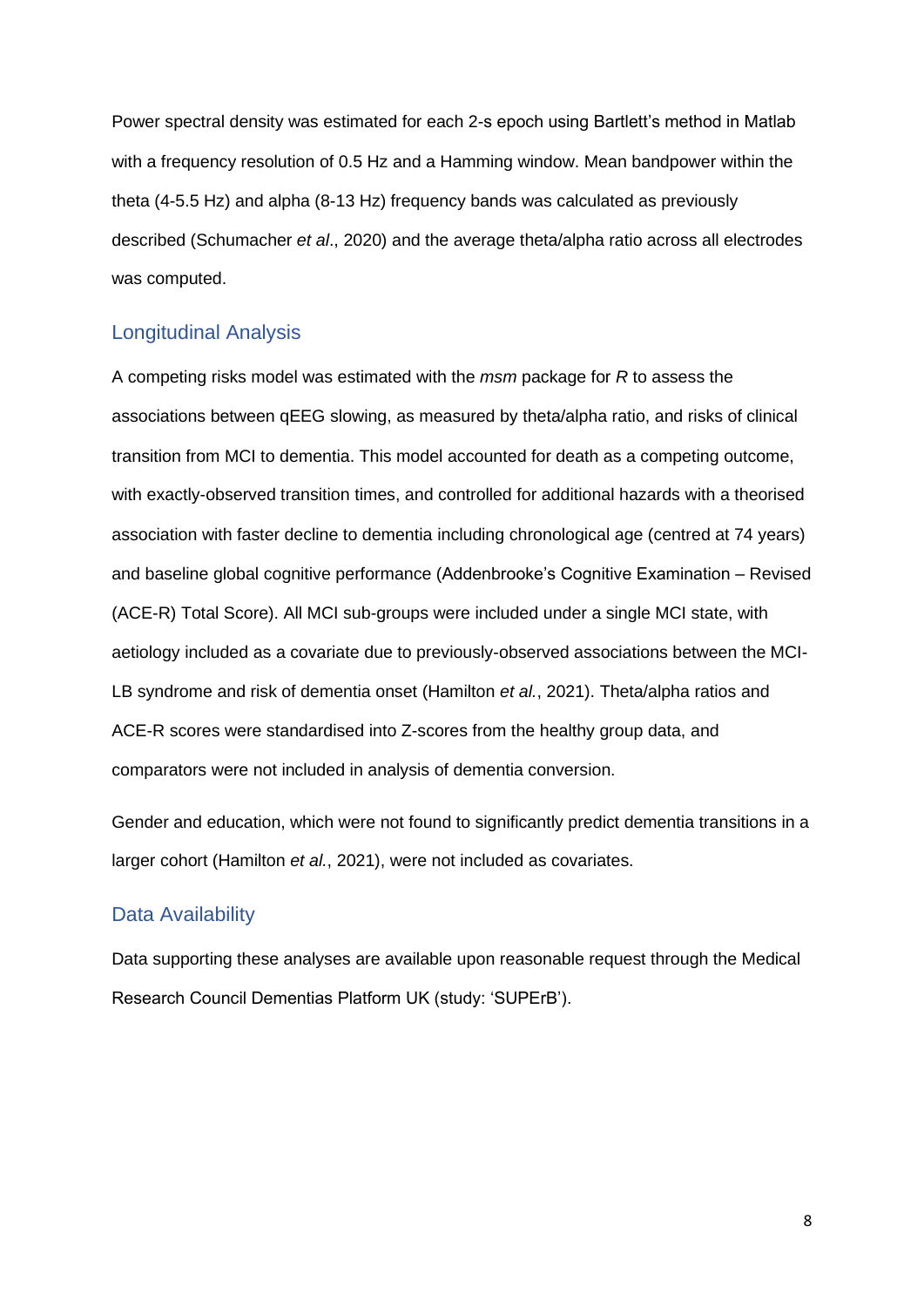## **Results**

#### Demographics and baseline

One-hundred and twenty-three participants had qEEG available; data were not available for 3 comparators, and 11 MCI.

#### Longitudinal Analysis

Fourteen cases of dementia were observed following baseline diagnosis of MCI (Mean=1.5 years after baseline, SD=0.5), and five deaths (Mean=1.9 years after baseline, SD=1.3). Of five cases of dementia due to AD, all five had previous diagnoses of MCI-AD; there were nine cases of probable DLB, all nine had previous diagnoses of probable MCI-LB.

The estimated transition rates from MCI to dementia given a healthy-mean theta/alpha ratio (Z-score of 0) were 14.5% over 1 year, 26.3% over 2 years, and 35.9% over 3 years (controlling for age, cognition, and MCI subtype). However, this hazard significantly increased with increasingly slower qEEG profiles (Hazard Ratio (HR)=1.84, 95% CI: 1.01– 3.35 per 1 *SD* increase in Theta/alpha ratio, Z=1.99, p=.046; see **Figure 1**). For a 1 *SD* increase in theta/alpha ratio, this corresponded to estimated MCI to dementia transition rates of 24.1% over 1 year, 40.0% over 2 years, and 50.0% over 3 years.

In a sensitivity analysis controlling for the presence of complex visual hallucinations and cognitive fluctuations, previously found to be associated with worse prognosis in MCI in a larger cohort including this sample, this effect was no longer evident (HR=1.17, 95%CI: 0.66–2.07). However, there was no clear association between theta/alpha ratio in MCI-LB and severity of either visual hallucinations as rated by the North-East Visual Hallucinations Inventory (rho=-0.1, p=.607) or cognitive fluctuations as rated by the Dementia Cognitive Fluctuation Scale (rho=0.1, p=.517).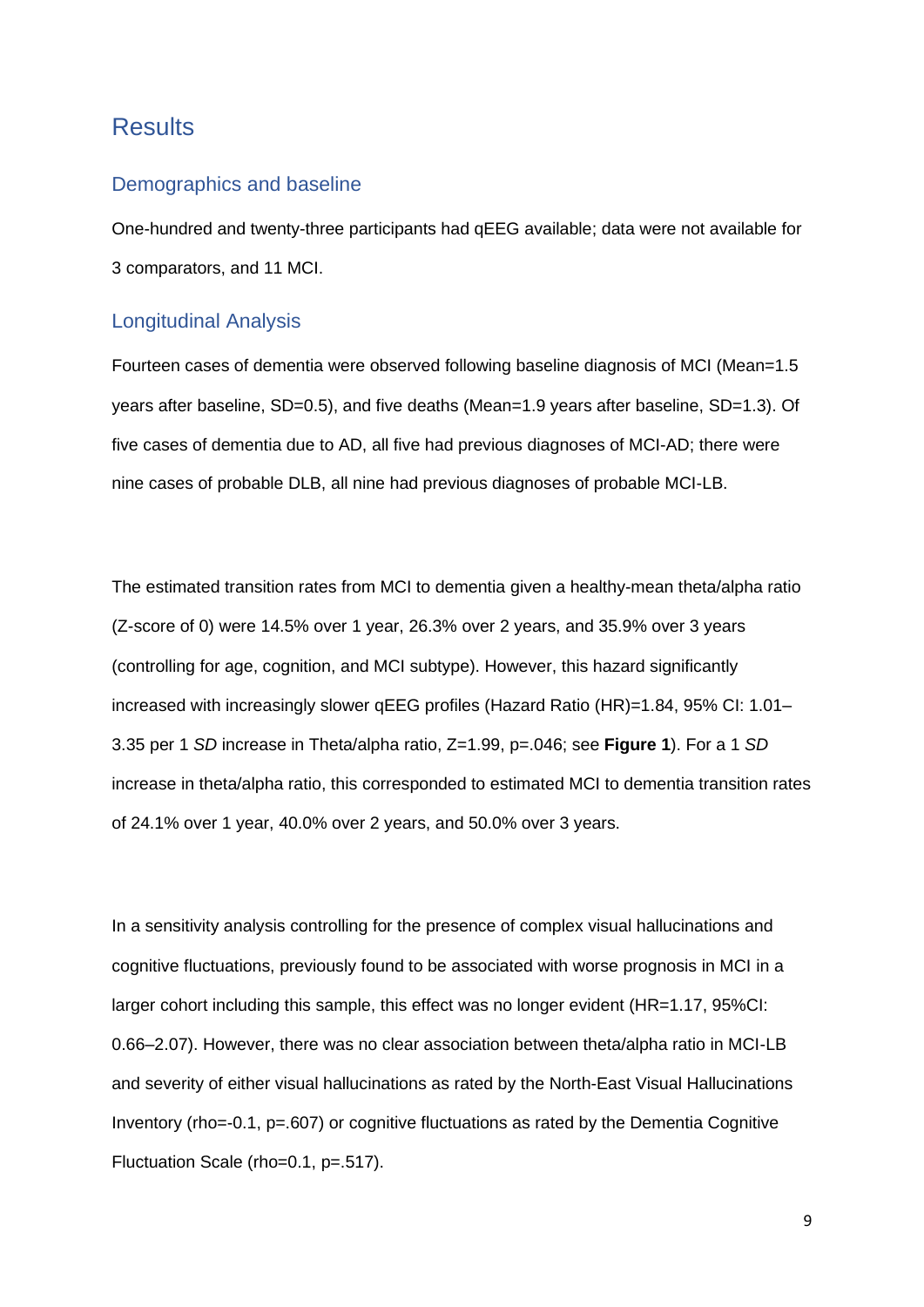In a further analysis instead controlling for use of cholinesterase inhibitors in MCI, again this effect was no longer evident (HR=1.80, 95%CI: 0.97–3.32). MCI-LB were more likely to be in receipt of cholinesterase inhibitors than MCI-AD, but within diagnostic groups there were no significant differences found with a Mann-Whitney U test in theta/alpha ratio between those receiving and those not receiving cholinesterase inhibitors (MCI-AD: W=61, p=.163; MCI-LB: W=277, p=.223).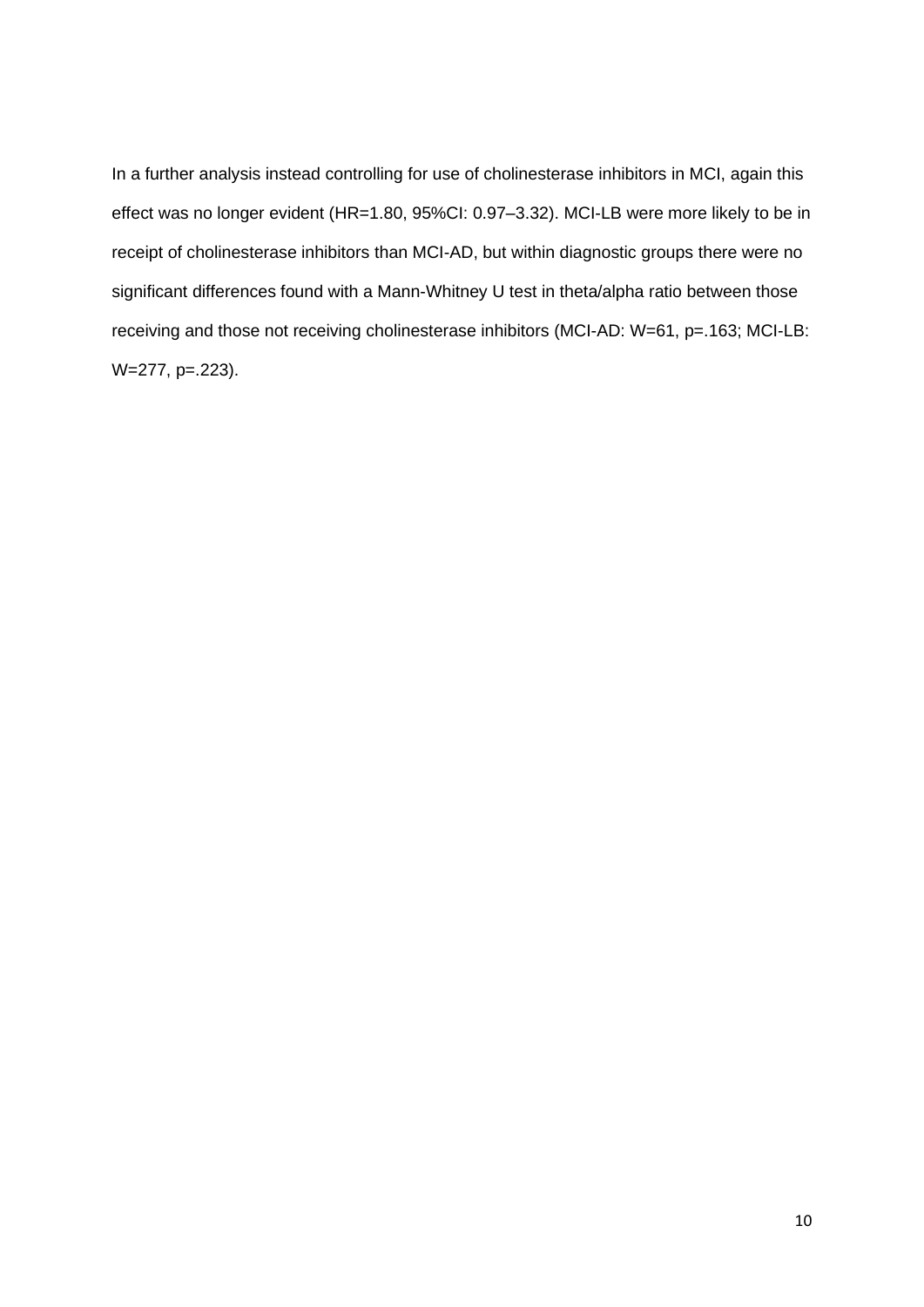### **Discussion**

We hypothesised that greater gEEG slowing would predict transition to dementia; our finding that an increased theta/alpha ratio was associated with an increased hazard of dementia per year supported this. These findings are consistent with previous observations of a shorter time to DLB from MCI with a greater theta/alpha ratio (van der Zande *et al.*, 2020), and suggest that regardless of aetiological classification, qEEG slowing may anticipate the onset of dementia in prospectively-identified MCI; a clinically-complex group with uncertain prognosis.

There may be a mediating role of the pathophysiological mechanisms underlying EEG abnormalities in the relationship between neurodegenerative aetiology, clinical features, and longitudinal prognosis. Previous research has suggested that such EEG abnormalities in MCI may reflect loss of cholinergic drive associated with NBM degeneration; greater cholinergic dysfunction in MCI-AD or MCI-LB may therefore be associated with faster progression to dementia, along with qEEG slowing, cognitive decline, and clinical features of DLB such as fluctuating cognition and visual hallucinations (Law *et al.*, 2020).

#### Limitations

While dementia onset was typically soon after EEG recording, and overall follow-up was brief, all participants had clinically-judged MCI at the time of recording, and differences in baseline cognitive function were controlled for in the state transition analysis. While the estimated annual dementia incidence in this cohort is consistent with past research on prospectively-identified MCI, the absolute number of dementia cases was low.

This provides early, marginal evidence that electrophysiological biomarkers may anticipate onset of dementia in MCI across LB and AD aetiologies in prospective settings. This extends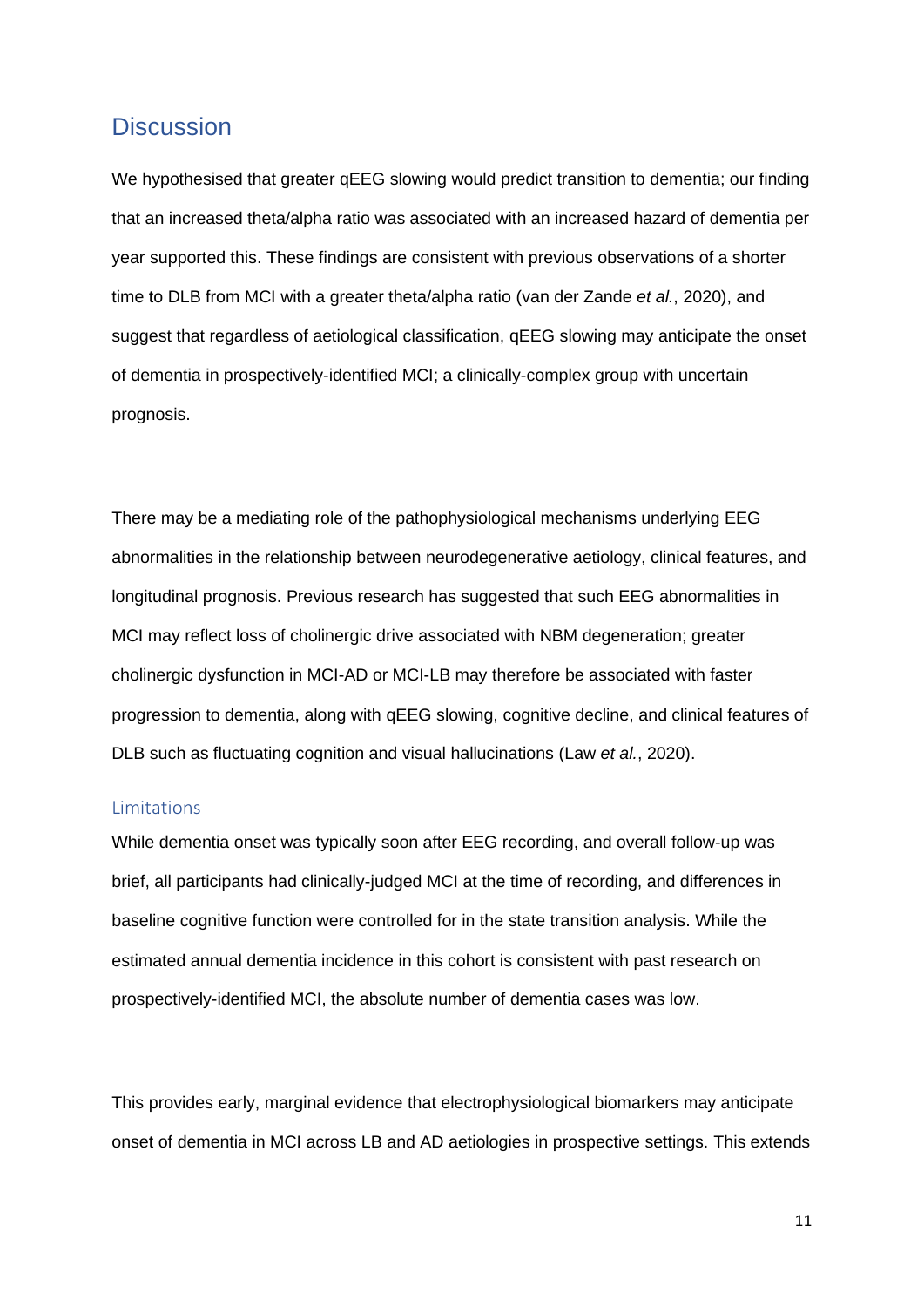previous findings from fMRI studies (Schumacher *et al.*, 2021) to suggest that early-identified functional abnormalities may anticipate clinical progression in neurodegenerative disease.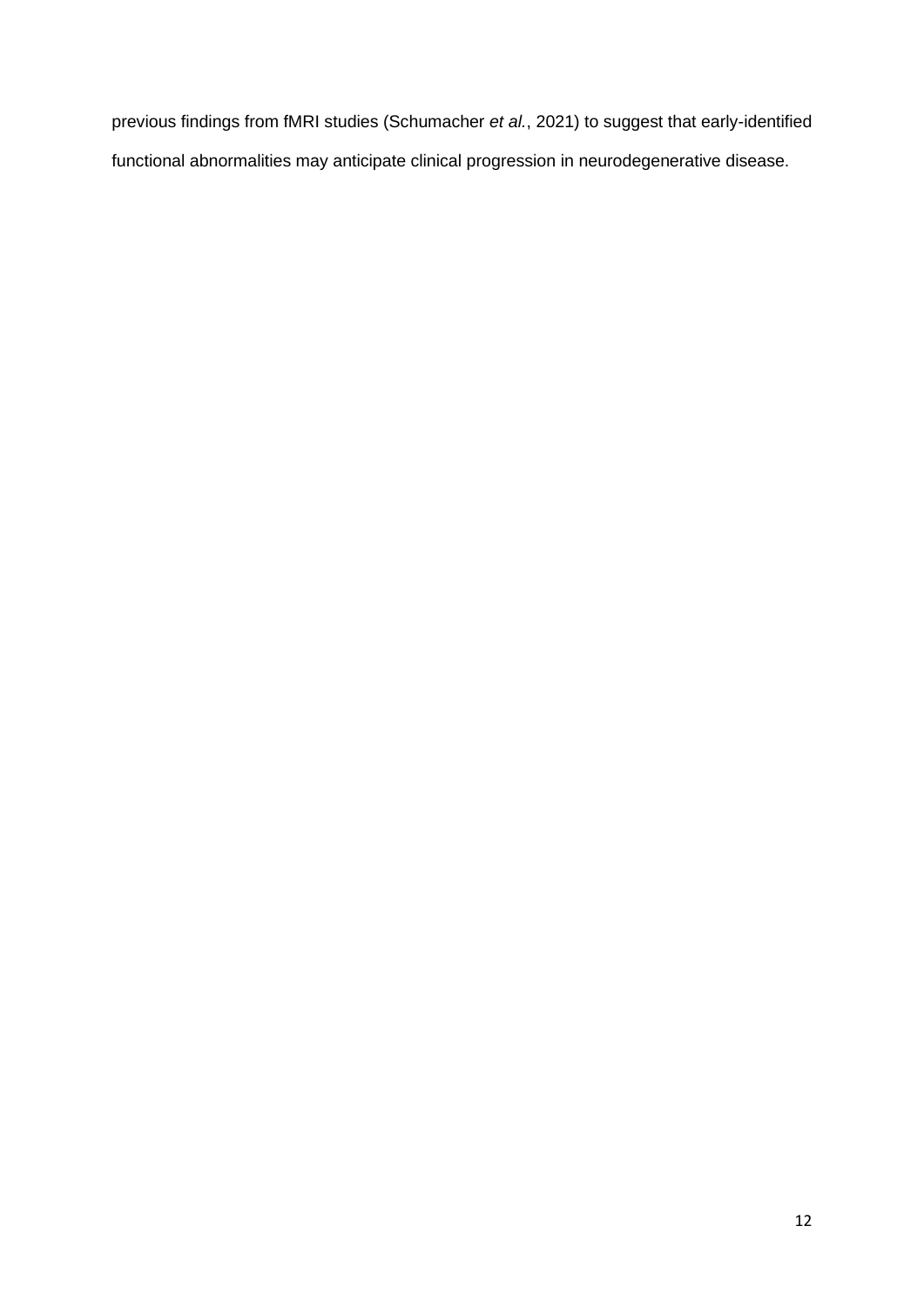## Conflicts of Interest Statement

None

## Author Roles

C. Hamilton undertook data collection, analysis of longitudinal data, and drafted the manuscript

J. Schumacher processed and analysed qEEG data, and co-wrote the manuscript

F. Matthews supervised data analysis, and reviewed the manuscript's intellectual content

J.P. Taylor co-designed the study, contributed to the diagnostic panel, and reviewed the manuscript's intellectual content

L. Allan co-designed the study, and reviewed the manuscript's intellectual content

N. Barnett contributed to data collection, and reviewed the manuscript's intellectual content

R. Cromarty contributed to data collection, and reviewed the manuscript's intellectual content

P. Donaghy co-designed the study, contributed to the diagnostic panel, and reviewed the manuscript's intellectual content

R. Durcan contributed to data collection, and reviewed the manuscript's intellectual content

M. Firbank contributed to data collection, and reviewed the manuscript's intellectual content

S. Lawley contributed to data collection, and reviewed the manuscript's intellectual content

J. O'Brien co-designed the study, and reviewed the manuscript's intellectual content

G. Roberts contributed to data collection, and reviewed the manuscript's intellectual content

A. Thomas co-designed the study, supervised data collection, contributed to the diagnostic panel, and reviewed the manuscript's intellectual content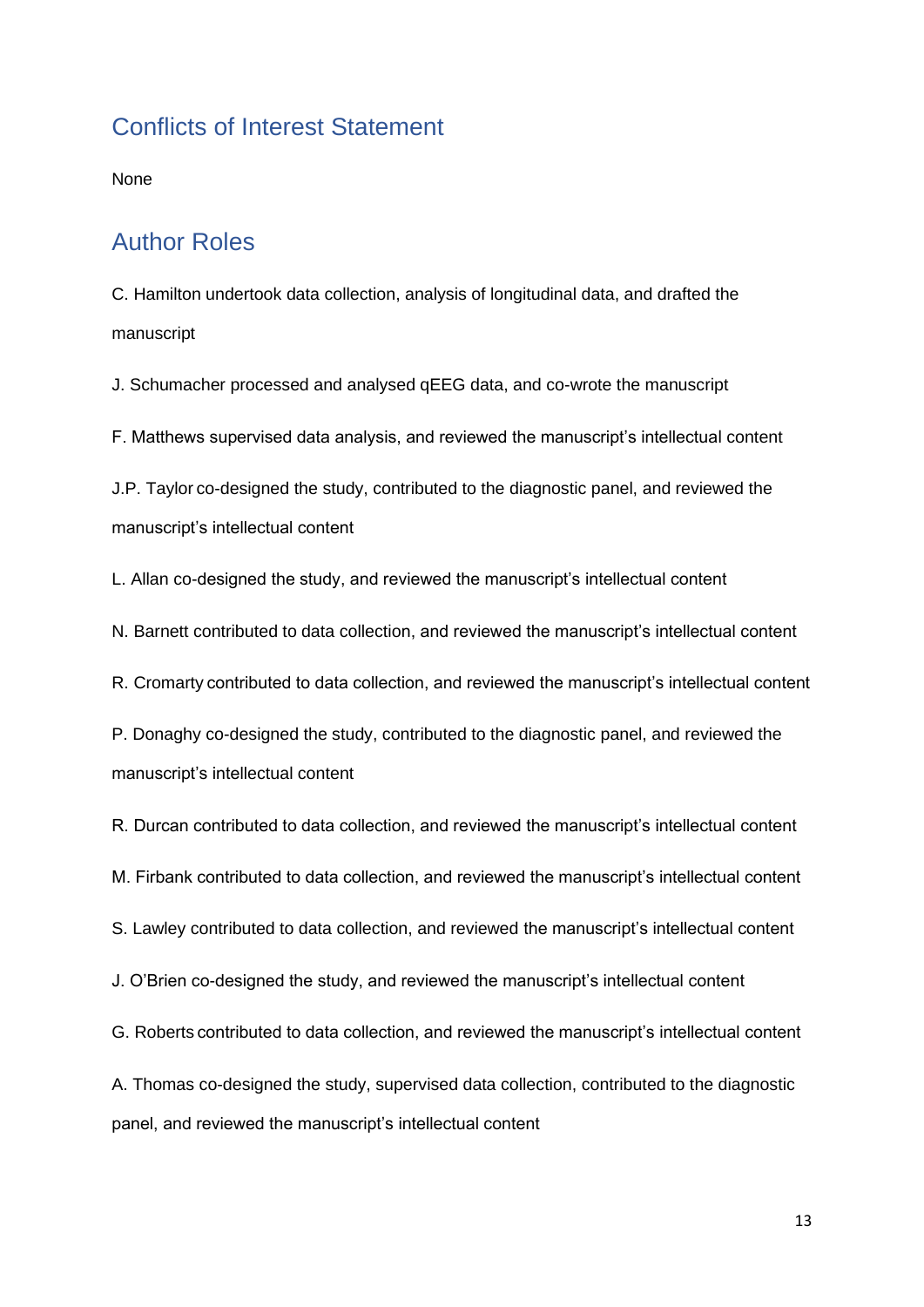## Acknowledgements

The authors would like to acknowledge the assistance of the National Institute for Health Research (NIHR) Clinical Research Network North East and Cumbria in recruitment for this study, and the research support secretary Ms Helen Kain. GE Healthcare provided the FP-CIT radioligand for use in this investigator-led study.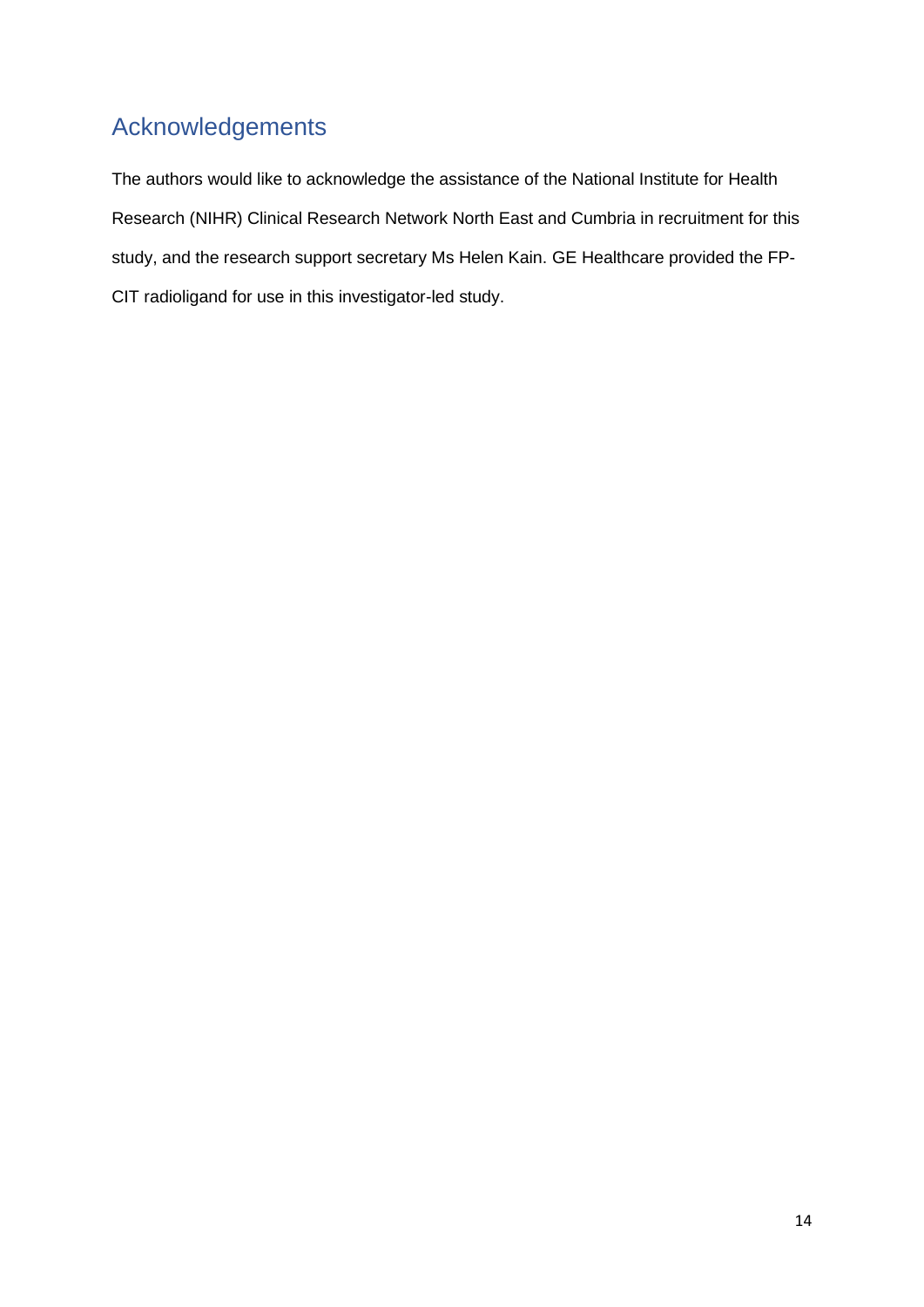## References

**Albert, M. S.***, et al.* (2011). The diagnosis of mild cognitive impairment due to Alzheimer's disease: Recommendations from the National Institute on Aging-Alzheimer's Association workgroups on diagnostic guidelines for Alzheimer's disease. *Alzheimer's & Dementia*, 7, 270-279.

**Donaghy, P. C.***, et al.* (2020). Mild cognitive impairment with Lewy bodies: neuropsychiatric supportive symptoms and cognitive profile. *Psychological Medicine*, 1-9.

**Hamilton, C. A.***, et al.* (2021). Progression to dementia in mild cognitive impairment with Lewy bodies or Alzheimer's disease. *Neurology*.

**Law, Z. K.***, et al.* (2020). The Role of EEG in the Diagnosis, Prognosis and Clinical Correlations of Dementia with Lewy Bodies-A Systematic Review. *Diagnostics*, 10.

**Massa, F.***, et al.* (2020). Utility of quantitative EEG in early Lewy body disease. *Parkinsonism & Related Disorders*, 75, 70-75.

**McKeith, I. G.***, et al.* (2020). Research criteria for the diagnosis of prodromal dementia with Lewy bodies. *Neurology*, 94, 1-13.

**Roberts, G.***, et al.* (2020). Accuracy of dopaminergic imaging as a biomarker for mild cognitive impairment with Lewy bodies. *The British Journal of Psychiatry*, 1-7.

**Roberts, G.***, et al.* (2021). The accuracy of cardiac innervation scintigraphy for mild cognitive impairment with Lewy bodies. *Neurology*, 96, e2801-e2811.

**Schumacher, J.***, et al.* (2020). Quantitative EEG as a biomarker in mild cognitive impairment with Lewy bodies. *Alzheimer's Research & Therapy*, 12, 82.

**Schumacher, J., Thomas, A. J., Peraza, L. R., Firbank, M., O'Brien, J. T. and Taylor, J. P.** (2021). Functional connectivity of the nucleus basalis of Meynert in Lewy body dementia and Alzheimer's disease. *Int Psychogeriatr*, 33, 89-94.

**van der Zande, J. J.***, et al.* (2020). Diagnostic and prognostic value of EEG in prodromal dementia with Lewy bodies. *Neurology*, 95, e662-e670.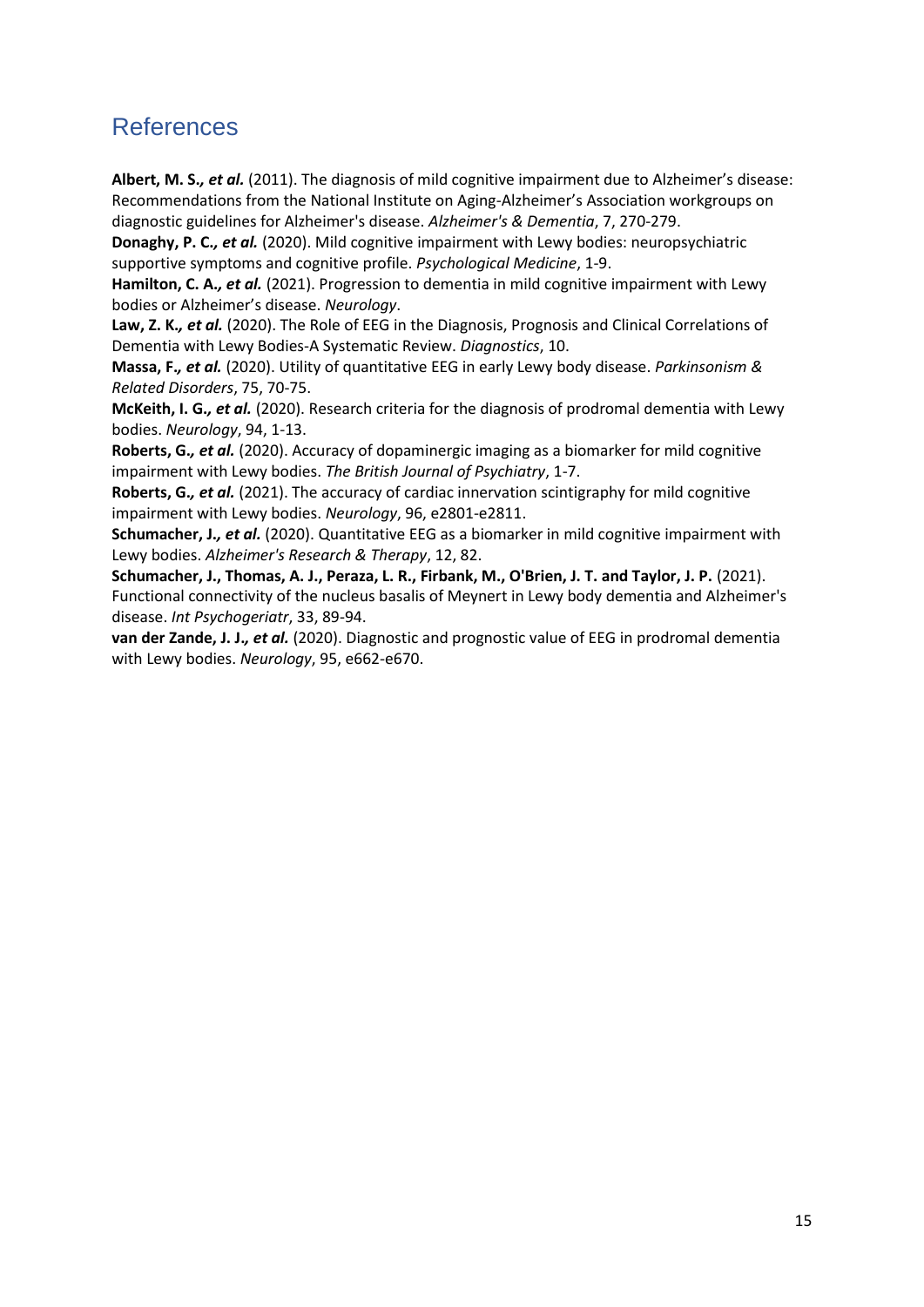## Table and Figure Headings

|                                                      |                            | <b>MCI</b>            |                      |                      |
|------------------------------------------------------|----------------------------|-----------------------|----------------------|----------------------|
|                                                      | <b>Control</b><br>$(N=31)$ | <b>AD</b><br>$(N=36)$ | Poss. LB<br>$(N=17)$ | Prob. LB<br>$(N=39)$ |
| Female Gender                                        | $9(29.0\%)$                | 21 (58.3%)            | 7(41.2%)             | $4(10.3\%)$          |
| Age                                                  | 73.7(7.3)                  | 76.1 (7.7)            | 74.1 (7.3)           | 74.7 (6.4)           |
| <b>MMSE</b>                                          | 28.5(1.1)                  | 26.9(2.1)             | 25.9(3.0)            | 26.6(2.5)            |
| <b>ACE-R Total</b>                                   | 92.7(4.2)                  | 82.4(8.5)             | 77.5 (11.6)          | 83.8 (9.2)           |
| Follow-up Years                                      | $1.09$ [0.12,<br>2.32      | $1.00$ [0, 3.61]      | $1.03$ [0, 3.63]     | 1.99 [0, 3.67]       |
| <b>Years in Education</b>                            | 15 [8.5, 24]               | 11 [10, 20]           | 11 [9, 25]           | $11$ [9, 21]         |
| <b>Receiving Cholinesterase</b><br><i>Inhibitors</i> | $0(0\%)$                   | $7(19.4\%)$           | 3(17.6%)             | 18 (46.2%)           |
| Theta/alpha Ratio                                    | 0.336(0.173)               | 0.416(0.164)          | 0.464(0.189)         | 0.506(0.210)         |

### **Table 1. Baseline characteristics of cohort with qEEG available.**

Mean (SD), Median [Range] or Count (%).